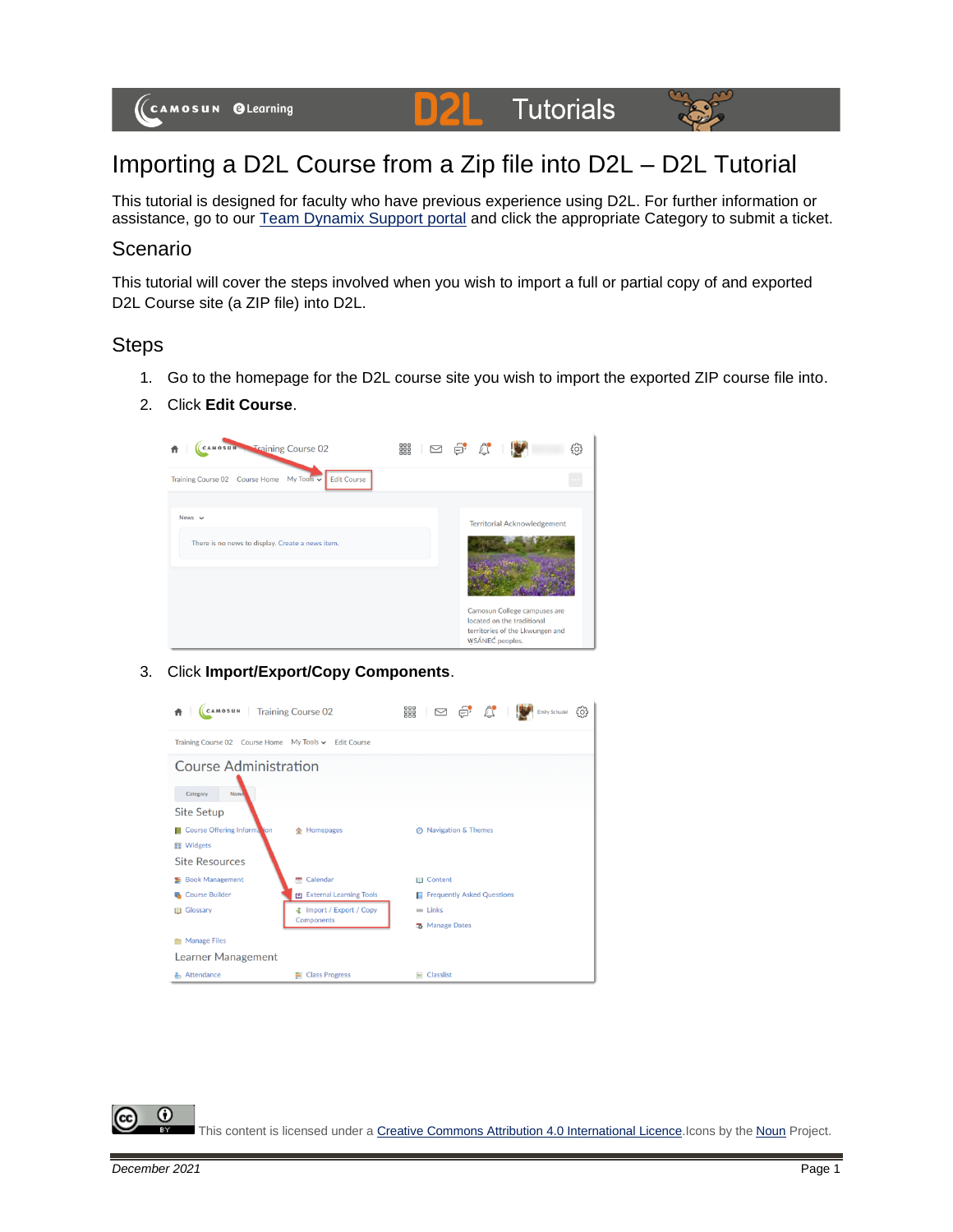4. Scroll down, select **Import Components**, then click **Start**.



5. Click **Upload**, find the D2L Export Zip file of the course you wish to import on your computer, and click **Open**.



This content is licensed under [a Creative Commons Attribution 4.0 International Licence.I](https://creativecommons.org/licenses/by/4.0/)cons by the [Noun](https://creativecommons.org/website-icons/) Project.

 $\odot$